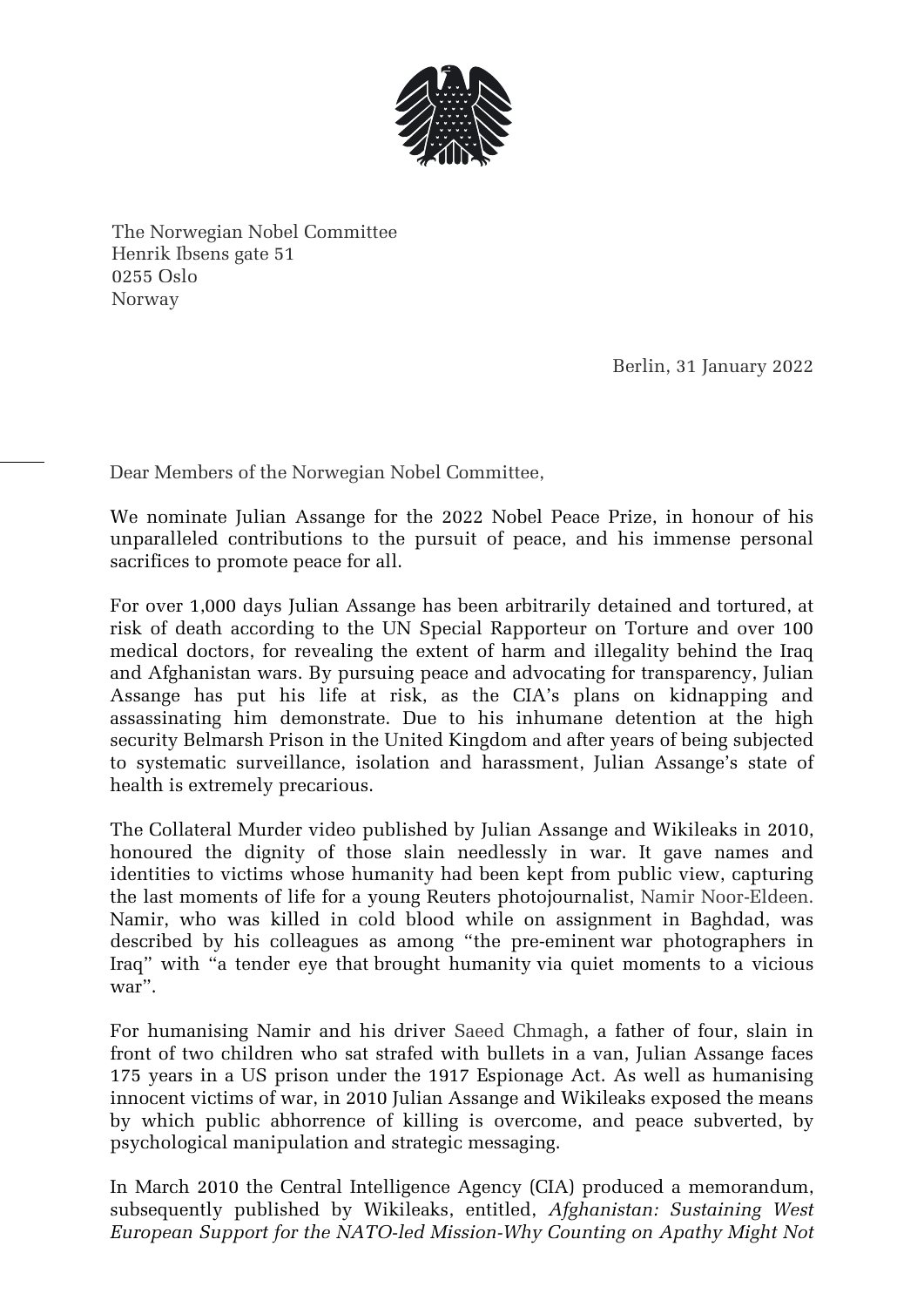

*Be Enough.* At the time of the memorandum, 80 percent of French and German publics opposed greater troop deployment to Afghanistan. The memo expressed concern that public "indifference might turn into active hostility if spring and summer fighting results in an upsurge in military or Afghan civilian casualties." To overcome public opposition to the "bloody summer" ahead, the memorandum advised tailoring messages for French audiences that "could tap into acute French concern for civilians and refugees", given that French "opponents most commonly argued that the mission hurts civilians." "Appeals by President Obama and Afghan women might gain traction", the memorandum added.

With respect to the legalities of peace, Julian Assange and Wikileaks have contributed to the historical record on the International Criminal Court (ICC), established in 2002 under the [Rome Statute of 1998](https://www.icc-cpi.int/nr/rdonlyres/ea9aeff7-5752-4f84-be94-0a655eb30e16/0/rome_statute_english.pdf), to promote the "peace, security and well-being of the world." The ICC's mission was to end impunity by prosecuting "the [worst atrocities](https://www.un.org/en/chronicle/article/role-international-criminal-court-ending-impunity-and-establishing-rule-law) known to mankind": war crimes, crimes against humanity and the crime of genocide.

When the ICC's enforcement capabilities were taking shape in the years following its inception, cables published by WikiLeaks exposed bilateral deals between nations under Article 98 of the Rome Statute, in which states placed themselves outside the ICC's jurisdiction. The Article 98 deals undercut the ICC's power to prosecute war crimes and other internationally illegal obstacles to a peaceful world order.

These are but a selection of the contributions that Julian Assange has made towards pursuing and defending lasting peace. His actions have exposed the architecture of abuse and war, and fortified the architecture of peace. In return, Julian Assange has been forced to sacrifice his very liberties, rights and human welfare that he worked so hard to defend.

A Nobel Peace Prize for Julian Assange would do more than honour his actions as individuals. It would ennoble the risks and sacrifices that those pursuing peace so often undertake, to secure the peace and freedom for all.

Sincerely,

**Sevim Dağdelen** Member of the German Bundestag

<u>L'Ecolor</u>

**Martin Sonneborn** Member of the European Parliament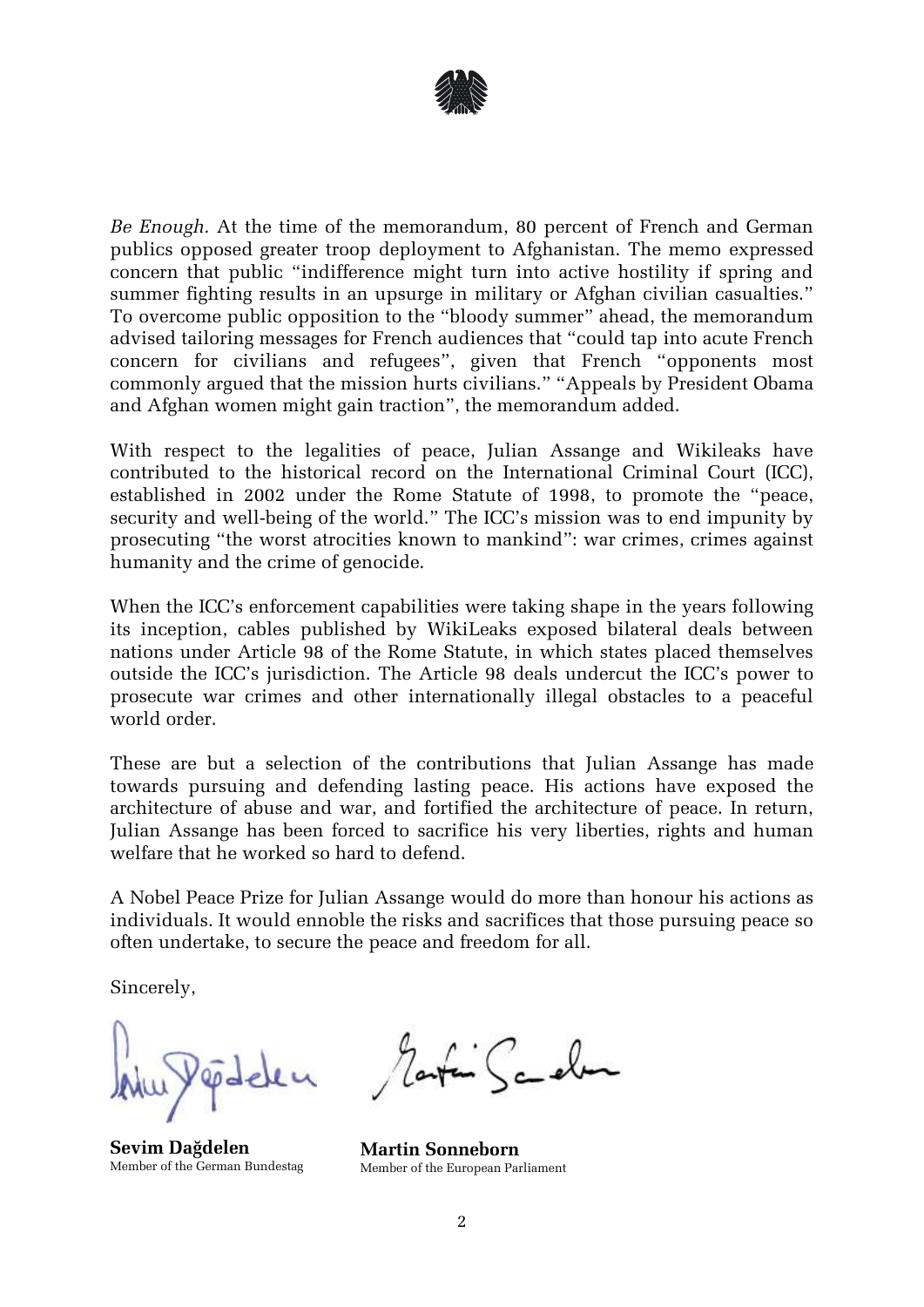

## **Appendices**

## **Julian Assange's Prizes and Awards**

The Economist New Media Award (2008) The Amnesty New Media Award (2009) TIME Magazine Person of the Year, People's Choice (highest global vote) (2010) The Sam Adams Award for Integrity (2010) The National Union of Journalists Journalist of the Year (Hrafnsson) (2011) The Sydney Peace Foundation Gold Medal (2011) The Martha Gellhorn Prize for Journalism (2011) The Blanquerna Award for Best Communicator (2011) The Walkley Award for Most Outstanding Contribution to Journalism (2011) The Voltaire Award for Free Speech (2011) The International Piero Passetti Journalism Prize of the National Union of Italian Journalists (2011) The Jose Couso Press Freedom Award (2011) The Privacy International Hero of Privacy (2012) The Global Exchange Human Rights People's Choice Award (2013) The Yoko Ono Lennon Courage Award for the Arts (2013) The Brazillian Press Association Human Rights Award (2013) The Kazakstan Union of Journalists Top Prize (2014) The Willy Brandt Award for Political Courage (Harrison) (2015) The Galizia Prize for Journalists, Whistelblower and Defenders of the Right to Information (2019) The Danny Schechter Global Vision Award for Journalism & Activism (2019) The Compassion in Care's Gavin McacFadyen Award for Whistleblowers (2019) The European United Left-Nordic Green Left Award for Journalists, Whistleblowers and Defenders of the Right to Information (2019) The Gary Webb Freedom of the Press Award (2020) The Stuttgart Peace Prize (2020) Honorary member PEN Centre Germany (2021)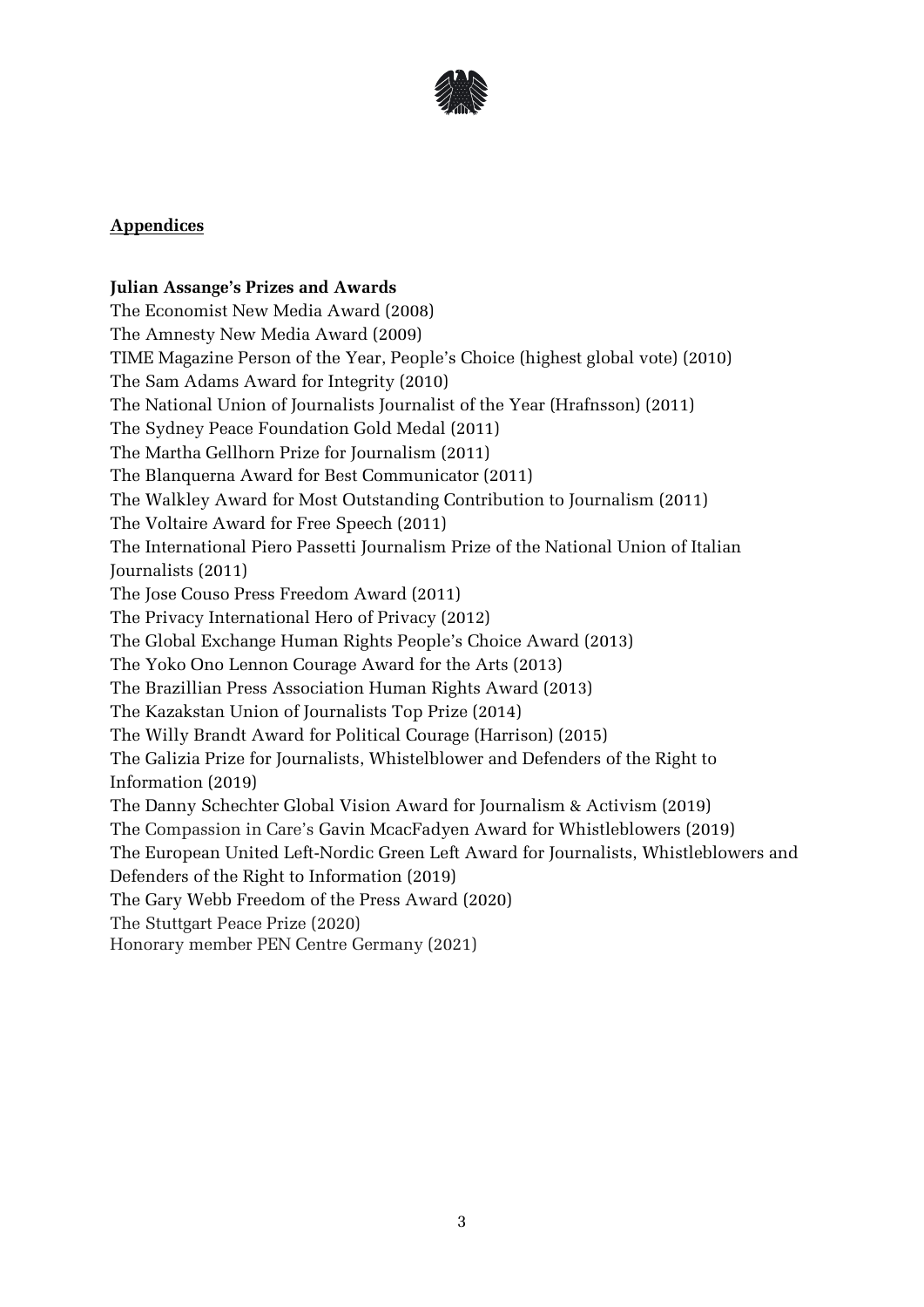

## **Other Examples of Julian Assange's work**

Julian Assange has published over 10 million documents with a perfect verification record. One of his first major releases was the a copy of the Guantanamo Bay prison camp's 2003 Standard Operating Procedures for the US Army.

In 2010, WikiLeaks came to global attention by publishing tens of thousands of classified documents from the United States, including the Afghan War Diaries and the Iraq War Logs, which documented more than 100,000 occupation related civilian killings.

Wikileaks also published "Cablegate" in 2010, the State Department diplomatic cables.

In 2011 Wikileaks published the "Gitmo Files", documents on 767 of the 779 prisoners in Guantanamo Bay.

WikiLeaks has published the "Global Intelligence Files" (5 million emails from intelligence contractor Stratfor), "Spy Files: Russia", two million files from Syrian political elites, the "Saudi Cables" (hundreds of thousands of files from the Saudi Foreign Ministry)

WikiLeaks publications have revealed extensive information on the disastrous war on Libya and proof of US knowledge of Saudi and Qatari government backing of ISIS and Al Nusra in Syria.

One of WikiLeaks recent investigations, in collaboration with major European media, revealed a corrupt arms deal between French state-owned company and the United Arab Emirates.